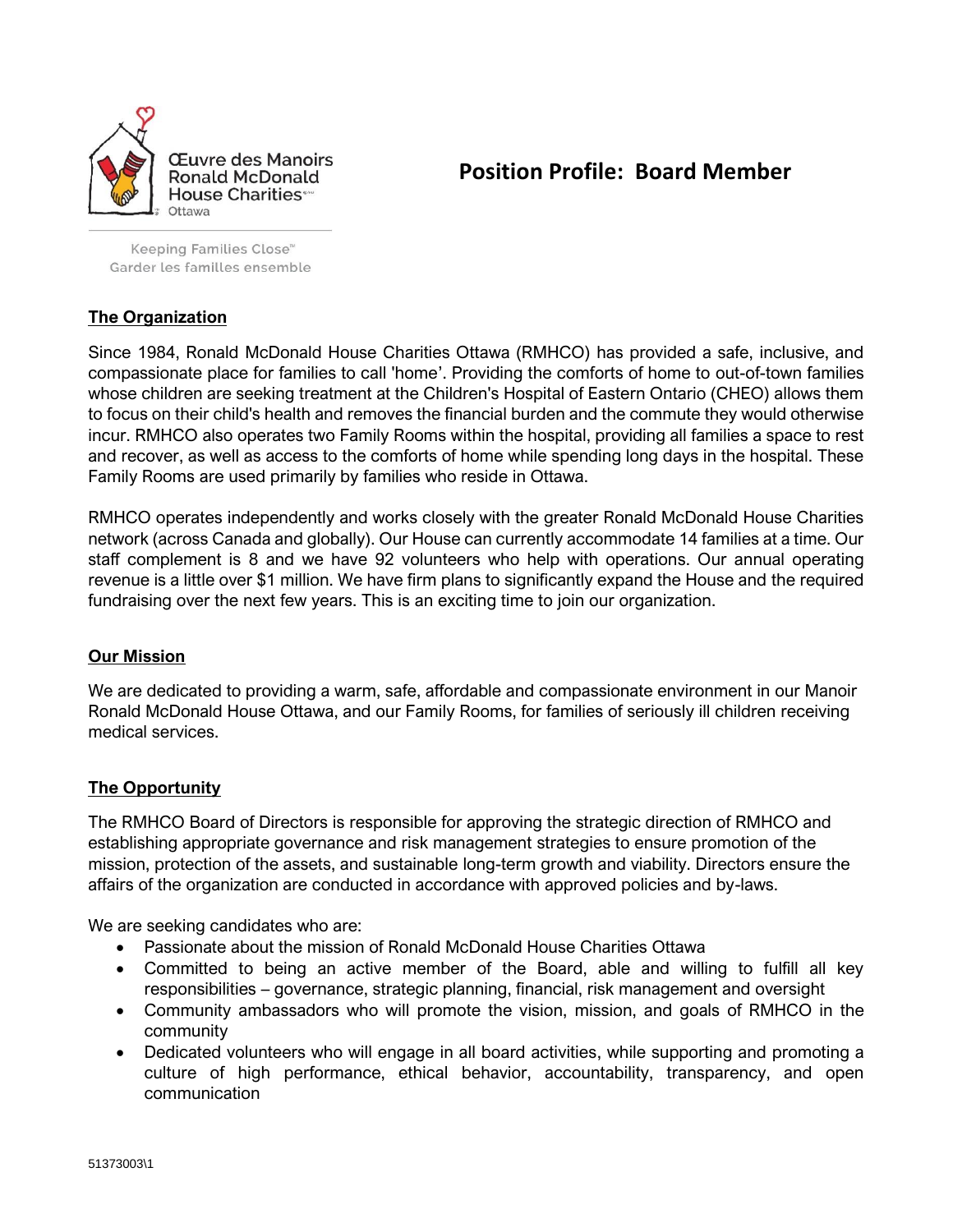- Engaged in identifying and securing financial resources and partnerships to enable RMHCO to advance its mission
- Committed to professional development and will attend trainings and workshops as appropriate to expand their skills and knowledge
- Prepared for, and will attend Board meetings, actively participating in discussions and decisions
- Committed to providing counsel and reviewing strategy and approaches, based on specific areas of expertise.

### **Candidate Profile**

RMHCO is seeking individuals to join the Board of Directors, experienced in one or more of the following areas:

- Capital Campaign fundraising
- Human Resources
- Construction Project Management
- Pediatric Healthcare
- Financial Management and Risk Oversight
- Live experience with RMH

*Ronald McDonald House Charities Ottawa has made the decision to implement a COVID-19 vaccination policy for all staff, volunteers, guest families, visitors, and contractors. Proof of Vaccination is required.* 

### **Commitment**

- The Board typically meets 5x/year for 1.5 hours
- Subcommittees meeting an additional 4-5x/year for 1 hour
- The AGM is an additional 1.5-hour long meeting, held in June
- Preparation for Board and committee meetings is essential and should be factored into the overall time commitment expected from Board members
- Remaining engaged between meetings through updates on Directorpoint, as well as keep attendance and contact info on the portal is expected

### **Core Competencies:**

• **Communication Excellence**

The ability to convey ideas persuasively in a clear, concise manner. Excellent written, verbal, presentation and interpersonal skills.

• **Relationship Management**

A commitment to build and maintain a positive rapport with internal and external stakeholders. Recognition of the role that donors, partners and colleagues all play in the success of RMHCO and RMHC Canada.

### • **Leadership**

Engages and inspires others to help accomplish team and organizational goals. Maintains professionalism under pressure. Models the RMHC core values.